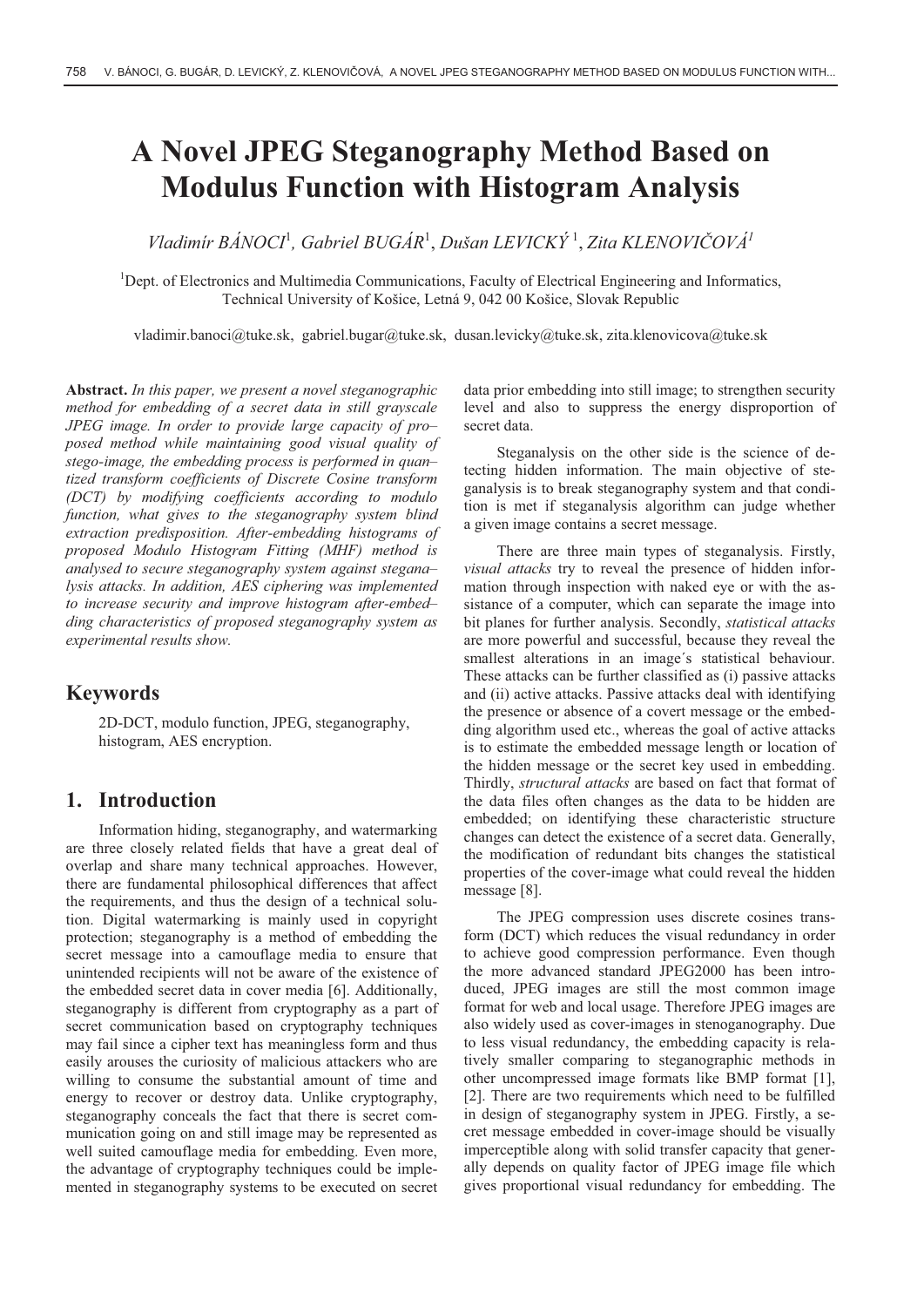second one expects that receiver can fully recover a secret message without the knowledge of cover-image.

In this paper, authors focus on the JPEG steganography, where several methods already have been presented. Those methods can be distinguished according to their embedding approach in two categories. One group changes quantization table of JPEG file in order to embed a secret data e. g. JQTM method [5], and another group manipulates directly transform coefficients of DCT such as JPHS [10], J-Steg [12], [4] that embeds the secret message by sequentially flipping the least significant bit ( LSB) of the quantized DCT coefficients (except 0's and 1's) without causing detectable artificial distortion. There are several other methods as F5 [11] that decreases coefficients' absolute value by 1 and randomly chooses quantized coefficients for embedding instead of flipping LSB. The Outguess method (and Outguess 0.2) [9] embeds a secret data in similar way as J-Steg, however it uses just a part of usable coefficients. Outguess method after embedding matches global after-embedding histogram of DCT coefficients to a histogram of the cover-image.

However, the modern steganalysis examines statistical properties of stego-image to detect the presence of a secret message. Therefore, many present steganographic techniques seem to be insecure once the modern steganalysis is employed to test their security. To those general steganalysis methods can be included by  $\chi^2$ -attack and histogram analysis of stego-image and cover-image DCT coeficients. Methods J-Steg and JHPS are detectable by general  $\chi^2$ -attack which can reliably determine LSB placement. F5 algorithm successfully defends against both the chi-square and extended chi-square attacks. However, Fridrich et. al [7] presented a specific technique of analysing DCT coefficient histogram that can detect F5.

In this paper we propose a novel JPEG steganography method secure against histogram-based attacks, which allows hiding a secret data in still greyscale images while maintaining good visual quality and high transfer capacity. Another advantage of this method is full reconstruction of secret data without having original image present on the recipient side due to modulo embedding concept. The organization of the paper is as follows. In Section 2, authors discussed the concept of JPEG steganography, histogram analysis and modulo function which was used for embedding a secret message. Section 3 describes the proposed method's algorithm, where experimental results with comparison are given in Section 4. In Section 5 the discussion and contribution of the proposed method to the image steganography is given.

## **2. Modulus Steganography Framework**

The secret message is embedded to DCT domain that is represented by 2D-DCT transform applied to cover-

image in 8x8 pixel processing. Each transformed block with DCT coefficient  $C_{m,n}^B$ ;  $m, n \in \{1,8\}$  is rearranged by well known "Zig-zag" algorithm that aligns coefficients in frequency ascending order starting with DC  $(AC<sub>1</sub>)$  value and it continues with higher frequency components, where *B* represents the block from all *N* blocks. Thus, each aligned DCT coefficient from blocks *N* with the same frequency belongs to one of frequency components  $AC_k$ ;  $k \in \{1,64\}$ . The second phase consists of modulus function calculation for each transform coefficient from frequency component  $AC_k$  according to the following formula  $r_i = C_i^k \text{ mod } n$ , where  $n = \{2^s; s \in N\}$ ,  $i = <1, N>$ . Sets of remainders  $r_i$  altogether with operations + and  $\cdot$  creates commutative ring  $(Z_n; +, \cdot)$ , where the interest is focused on operation of summation on commutative group  $(Z_n; +)$ ,  $n \in N, n > 1$ . The embedding of secret message is carried out by conforming of DCT coefficient's remainder  $r_i$  to secret data symbol  $M_i$ . The secret data are coded from its digital stream of zeros and ones to form of *m*-symbol alphabet, where  $m = \{0, 1, \dots, 2^s - 1\}$ . Thereby, cardinality of the commutative group  $(Z_n;+)$  created by remainder of modulo *n* must be equal to the number of *m*-symbol alphabet of secret message *M*i. The following example in Tab. 1 shows the embedding of secret message to DCT coefficients using modulo  $n=4$  with given conditions

$$
r_i' = C_i^{k'} \mod n \,, \tag{1}
$$

$$
r_i' = M_i, \tag{2}
$$

where modified coefficient  $C_i^k$ ' equals to

$$
C_i^k = C_i^k + x_i, \qquad (3)
$$

| $C_i^k$ | $r_i = C_i^k$ mod4 | $M_i$         | $x_i$ | $C_i^{k}$     | $r_i' = C_i^k' \mod 4$ |
|---------|--------------------|---------------|-------|---------------|------------------------|
| $-5$    |                    | $\mathcal{R}$ | $+0$  | $-5$          |                        |
| $-10$   | $\mathcal{D}$      |               | $+3$  | $-7$          |                        |
| 3       |                    |               | $+1$  |               |                        |
|         |                    | $\mathcal{D}$ | $+1$  | $\mathcal{D}$ |                        |
| 8       |                    | $\mathcal{R}$ | $+3$  | 11            |                        |
| $-1$    |                    | $\mathcal{D}$ | $+3$  | $\mathcal{D}$ |                        |

**Tab. 1.** An example of embedding message with modulo operator.

Parameter  $x_i$  represents the value that must be added to  $C_i^k$  DCT coefficient to obtain  $C_i^k$ ' modified DCT coefficient, which fulfills the condition (2)*.* If we take into account that DCT coefficient equals  $C_i^k = -10$  and secret decimal number is equal to  $M_i = 1$  as an example, the desired change of DCT coefficient  $C_i^k$  that have to meet condition (2) could also be realized by extracting the value  $x_i = -1$  as well as  $x_i = +3$  in order to obtain the same remainder result  $r_i' = C_i^k \text{ 'mod4}$  as  $M_i$ , due to cyclic group attribute of modulo remainder. Authors introduce *Modulo Window* (*MW),* which delineates the range of possible values  $x_i$  (further referred as  $x_{mw}$ ) that specifies the way of change of DCT coefficients. The modulo windows is given as follows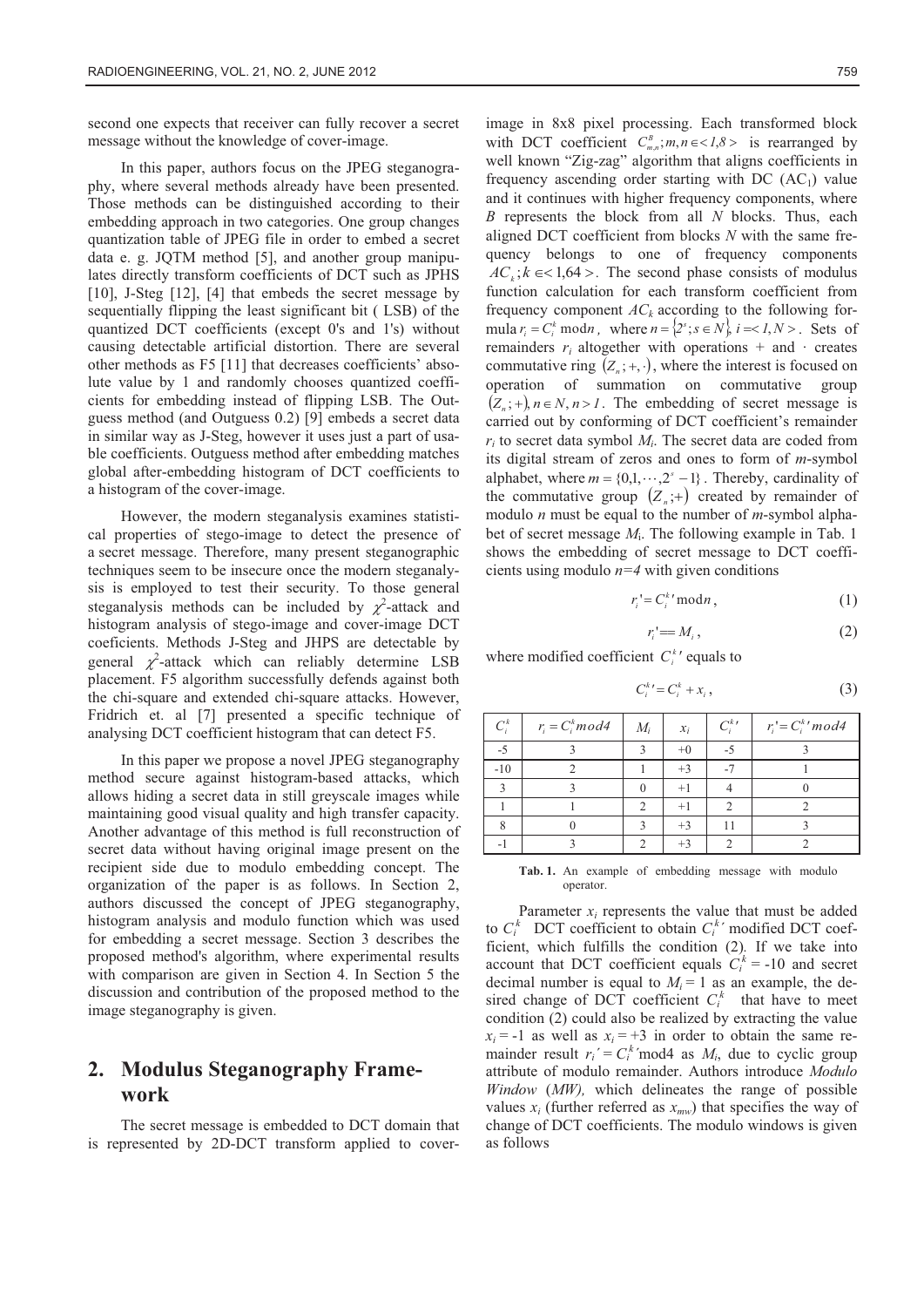$$
MW = \left\langle -\text{floor}\left(\frac{n-1}{2}\right), \text{ceil}\left(\frac{n-1}{2}\right) \right\rangle \tag{4}
$$

where *n* is parameter of modulo function and *floor* is rounding function that rounds the expression in brackets to the nearest integers towards infinity and *ceil* function towards minus infinity. The receiver of stego-image simply calculates the remainder  $r_i'$  from modulo function of modified coefficient  $C_i^k$ 'mod4 to obtain part of secret message *Mi*. The general scheme of the proposed algorithm is shown in Fig. 1.



**Fig. 1.** General scheme of the proposed JPEG steganography system.

An additional block of symmetric ciphering could be applied to a secret message to achieve better results in matter of better histogram preserving as it will be shown later in the proposed method.

### **2.1 Histogram Analysis and Quality Stego Image**

One of important aims of the proposed method, besides increasing the capacity and imperceptibility, is to follow the security level of created steganography system. The concept of histogram analysis was used to prove proposed method's security against steganalysis. The individual frequency components of DCT coefficients were analyzed before and after the change. The difference between the histograms is objectively measured by Kullback-Leibler diverge as it is proposed in [3], which formula is given as

$$
D_{_{KL}} = \sum_{i} P_{i} \cdot \log \frac{P_{i}}{P'_{i}} = \sum_{i} \frac{h_{i}}{N_{_{total}}} \cdot \log \frac{h_{i}}{h'_{i}},
$$
 (5)

where  $P_i$  and  $P_i'$  are probabilities of occurrence for transform DCT coefficients  $C_i^k$  prior and after embedding  $C_i^k$ <sup>,</sup> and *Ntotal* represents the number of coefficients for each frequency component  $AC_k$ . If the input image size is 512x512 pixels, the 2D-DCT transform processing the image in block of 8x8 what means that  $N_{total}$  = 4086. The imperceptibility of secret message embedded into coverimage is measured by *PSNR* [dB] (Peak Signal Noise Ratio), which objectively measures the degradation of stegoimage compared to cover-image.

# **3. Proposed MHF Method with Histogram Preserving Scheme**

The Modulo Histogram Fitting (MHF) method uses previously discussed principle of modulo embedding. However, to improve the after-change histogram characteristics, the modulo window is modified according to formula

$$
MW_{MHF} = \left\langle -\operatorname{ceil}\left(\frac{n-1}{2}\right), \operatorname{ceil}\left(\frac{n-1}{2}\right) \right\rangle. \tag{6}
$$

As it was shown the regular modulo MW with its  $x_i$ values is not symmetric around zero value. Hence, the applied changes by this modulo window could significantly affect the resulting histogram. This drawback could be suppressed by flipping the modulo window for each consecutive embedding to preserve symmetric histogram mean value of DCT coefficients for each frequency component. The authors call this method *Modulo Window Flipping method (MWF)* and with execution it is close to simple LSB JPEG embedding method. Another alternative, which shows better results, is to widen the modulo window that induce an ambiguity of addressing the value  $x_{mw}$  which changes DCT coefficients. As a result, an additional decision making algorithm was implemented that analyzes the cover-image histogram of frequency component and refers which ambiguous value  $x_{mw}$  of modulo window  $MW_{MHF}$  is going to be used. The algorithm is executed for each embedded DCT coefficient as follows.

At the beginning of embedding, the flag mark of all DCT coefficients is set to null value.  $\epsilon$   $\alpha$   $\beta$   $\alpha$   $\beta$   $\beta$   $\beta$ 

$$
flag(C_i^*) = flag(C_i^*) + 1
$$
\n
$$
if abs(x_{mw}) = \text{ceil}\left(\frac{n-1}{2}\right)
$$
\n
$$
x_{mw} = abs(x_{mw})
$$
\n
$$
if flag(C_i^k - x_{mw}) \geq flag(C_i^k + x_{mw})
$$
\n
$$
C_i^{k*} = C_i^k - x_{mw}
$$
\n
$$
flag(C_i^{k*}) = flag(C_i^{k*}) - 1
$$
\n
$$
else
$$
\n
$$
C_i^{k*} = C_i^k + x_{mw}
$$
\n
$$
flag(C_i^{k*}) = flag(C_i^{k*}) - 1
$$
\n
$$
end
$$
\n
$$
e^{k*} = C_i^k + x_{mw}
$$

end

- 1. The flag of present DCT coefficient is increased by one what means DCT coefficient was used for embedding.
- 2. If *xmw* value reaches ambiguous value of modulo window *MW<sub>MHF</sub>* that equals to  $\pm$ ceil[(*n*-1)/*n*] then  $x_{mw}$ value is set to its absolute value. Thereafter the flags of DCT coefficients, which are obtained by subtracting and adding of value *xmw,* are compared.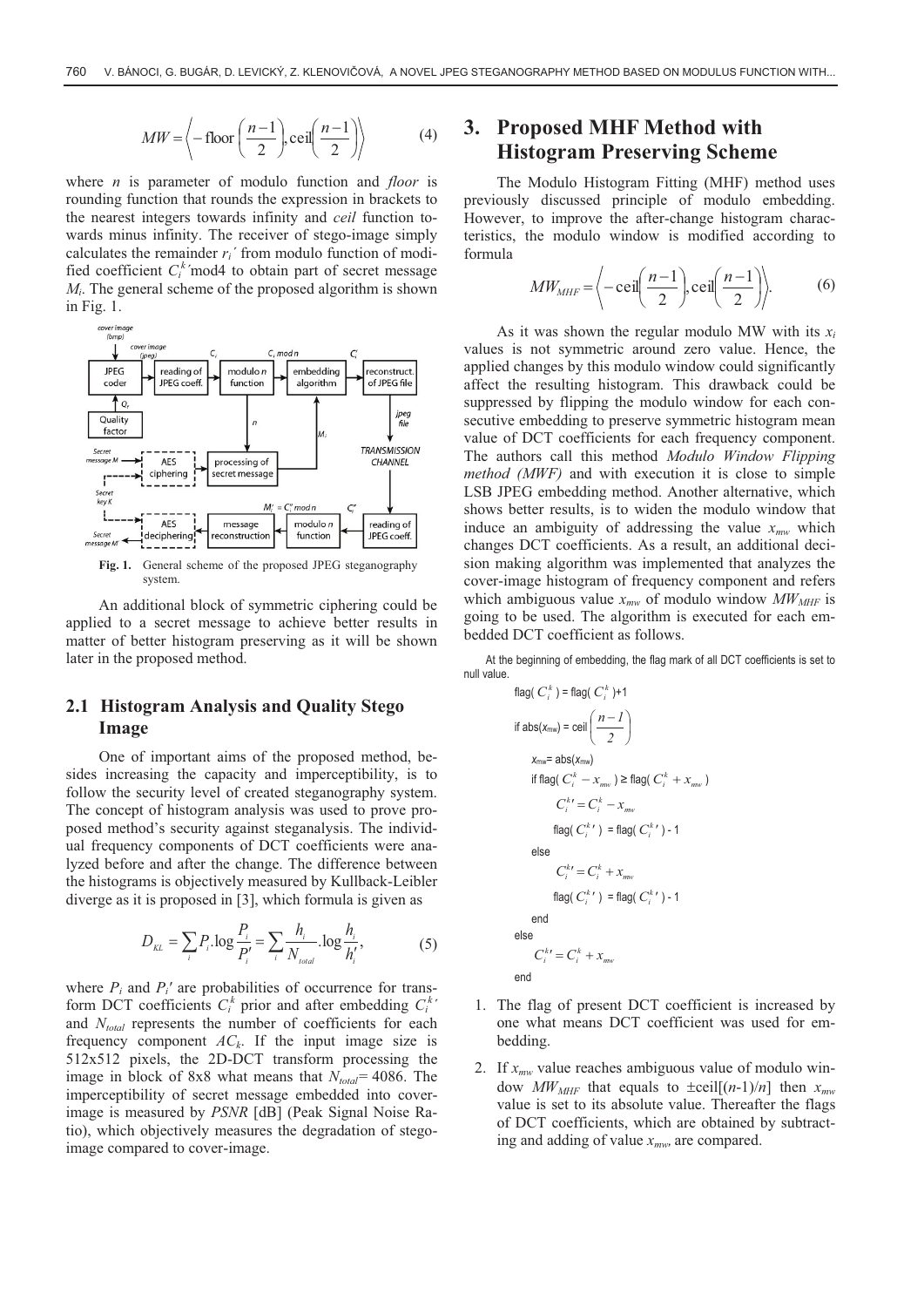- 3. If the flag from previous iterations of DCT coefficient  $C_i^k$  - *x<sub>mw</sub>* is higher or equal to  $C_i^k$  + *x<sub>mw*</sub>, then the resulting coefficient  $C_i^{k'}$  is given as  $C_i^{k'} = C_i^k - x_{mw}$ . Otherwise, the modified DCT coefficient is equalled to  $C_i^k = C_i^k + x_{mw}$ .
- 4. In the next step, the flag of modified coefficient  $C_i^k$  is decreased by one in order to compensate executed change.
- 5. If  $x_{mw}$  is different than ambiguous value from modulo window  $MW_{MHF}$  than modified DCT coefficient is given by  $C_i^k = C_i^k + x_{mw}$ .

The provided algorithm allows compensate changes on initial histogram by recording previously embedding changes of DCT coefficients. Another criterion that significantly affects distorting of histogram characteristics is the conformity of probability. The histogram preserving embedding is realized under condition that the probability of symbol in *m*-symbol secret data to be embedded is equal to the probability of quantized DCT coefficients of coverimage that are belonging to representatives of one of *m*-state quantizers. Hence, there are two possibilities to overcome this problem. The first one reckons on probability change of a secret message to comply the probability of DCT coefficient assigned to *m*-state quantizer. The probability change is performed by entropy encoder that is applied to a secret message for each frequency component individually. However, it is needed to remark that entropy encoder could significantly increase the message length depending on histogram of DCT coefficients for each frequency component  $AC_k$ . The second possibility of overcoming the problem of histogram preserving uses specific amount of selected coefficients from all DCT coefficients for embedding to fulfil the condition of equal probability. The proposed method uses the first alternative or its variation, where the probability change of secret message symbols is processed by implementing symmetric encryption AES 128-bit cipher with the secret key of the same size. The probability is uniform distribution for all symbols of a secret message therefore it is not adequate mapping to DCT coefficient probability that are assigned to *m*-state quantizer. However, this approach significantly enhances post-change histogram characteristic without enlarging message size (except ciphering overhead). Another positive contribution of implementing ciphering is advancing of security level to proposed steganography system.

#### **4. Experimental Results**

The proposed method does not have any limitation regarding transfer capacity due to modulo embedding. If a higher value of *n* modulo is used (embedding the same length of the secret message), less frequency components and thus less DCT coefficients are modified during the embedding what also influences quality of stego-image. On the other hand, the higher value shift of DCT coefficients is executed due to modifying value  $x_{mw}$  that ranges from wider modulo window *MW*. Fig. 2 depicts relation between

*n* modulo values and capacity of the method for coverimage Lena.jpg (512x512 pixels), where 63 frequency components were used for embedding except DC coefficient. The proposed method's capacity increases exponentially with higher *n* modulo value.



**Fig. 2.** The capacity in [bits] of the method depending on value of *n* modulo.

As an example of before and after-embedding histograms, histograms of  $AC_2$  and  $AC_5$  freq. component among 64 components for Lena.jpg image (with size of 512x512 pixels, 8bpp,  $Q_f$  = 80) could be shown. The embedding message was size of 64800 bits. Fig. 3 and Fig. 4 show examples of after-embedding histograms of the proposed methods Modulo Window Flipping (MWF), Modulo Histogram Fitting (MHF) and MHF with AES ciphering (MHF-AES) using modulo function *n=*2.





**Fig. 4.** After-embedding histogram of AC5 with *mod 2* embedding.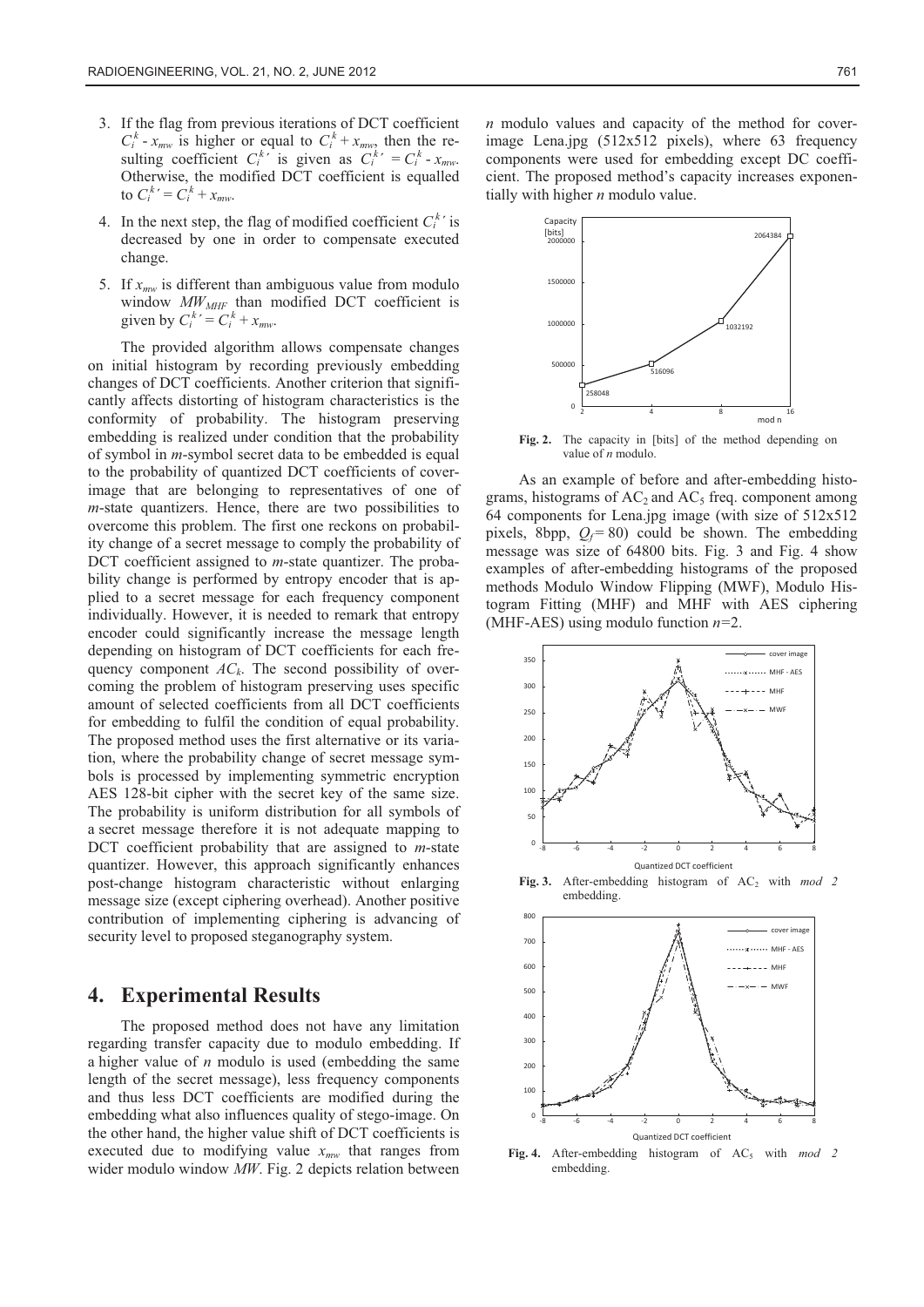The embedding using mod *n*=2 with MHF without ciphering accounts for better results as MWF especially in AC5, where MWF shows asymmetric after-embedding characteristics. Even though, MHF and also MWF show undesirable saw tooth run of after-embedding histogram due to previously mentioned condition of probability, which was not analyzed and considered during methods' implementation. The proposed method MHF-AES by reason of changed probability of secret message's symbol accounts for more nearer after-embedding what is also expressed by divergence coefficient  $D_{KL}$  in Tab. 2. Fig. 5 shows embedding using mod  $n=4$ , where the significant deviation of after-embedding histogram for MWF and MHF methods is plotted. Even though higher modulo *n* accounts for better or equal quality of stego-image with two times higher capacity than *n=*2, after-embedding histogram shows significant distortion. Despite of notable results of MHF-AES comparing to MHF and MWF, embedding with modulo  $n \geq 4$  cannot be considered as secure steganography system due to significant difference between after-embedding and before-embedding histograms.



**Fig. 5.** After-embedding histogram of  $AC<sub>5</sub>$  freq. component with *mod 4* embedding

Tab. 2 also shows all results of stego-image quality measured by PSNR  $[dB]$  and general  $D_{KL}$  divergence coefficient after-embedding histogram in dependence on modulo  $n = \{4,8,16\}$ , where Lena.jpg (512x512 pixels) coverimage was used and the embedded secret message was size of 64800 bits, which also represents 25.11% of the utilized capacity in case of modulo *n*=2.

|                    | mod <sub>2</sub> |             | mod4            |             | mod <sub>8</sub> |             | mod <sub>16</sub> |             |
|--------------------|------------------|-------------|-----------------|-------------|------------------|-------------|-------------------|-------------|
| Method             | D <sub>KL</sub>  | <b>PSNR</b> | $D_{\text{KL}}$ | <b>PSNR</b> | $D_{\text{KL}}$  | <b>PSNR</b> | D <sub>KL</sub>   | <b>PSNR</b> |
| <b>MWF</b>         | 0.0663           |             | 36.12 0.0882    | 36.65       | 0.1773           | 35.07       | 0.5502            | 31.76       |
| <b>MHF</b>         | 0.0412           |             | 36.26 0.0709    | 36.70       | 0.1728           | 35.08       | 0.5477            | 31.76       |
| MHF-<br><b>AES</b> | 0.0352           | 36.17       | 0.0669          | 36.68       | 0.1468           | 35.11       | 0.3906            | 31.80       |

**Tab. 2.** Proposed method's results of quality of stego-image and histogram.

Experimental results of the proposed methods do not account for significant differences in stego-image quality or any in transfer capacity; they only differ in  $D_{KL}$ divergence of after-embedding histograms.



Fig. 6. The quality of stego-image and  $D_{KL}$  coefficient in relation to *n* modulo.

The results also show that the best stego-image quality is obtained by embedding with mod *n*={2,4}. In case of  $n=2$ , the proposed method can be considered as secure against histogram attacks what cannot be assessed about *n*=4 or higher *n* modulo due to the shown histogram difference and  $D_{KL}$  results from Tab. 2. Fig. 6 shows that each increasing of modulo *n* doubles the capacity of the steganography system, however at the expense of quality of stego-image and security level of steganography system. Fig. 7 shows testing different detail level cover-images (Mandrill512.jpg, Cameraman512.jpg and Lena512.jpg), where images were created from BMP image with JPEG coder and given input parameter i.e. quality factor  $Q_f$ =80. Hence results of the proposed methods do not differ significantly in PSNR [dB], mean values are given in the figure.



**Fig. 7.** The quality of stego-image for different cover-images used for embedding with variation of quality factor  $Q_f$ , mod *n*=2.

Tab. 3 shows a comparison of the proposed MHF-AES method with the well-known JPEG steganography F5 method in JPEG file in manner of preserving local histograms and quality of stego-images. MHF-AES accounts for better results in before and after-embedding histograms expressed by  $D_{KL}$  divergence.